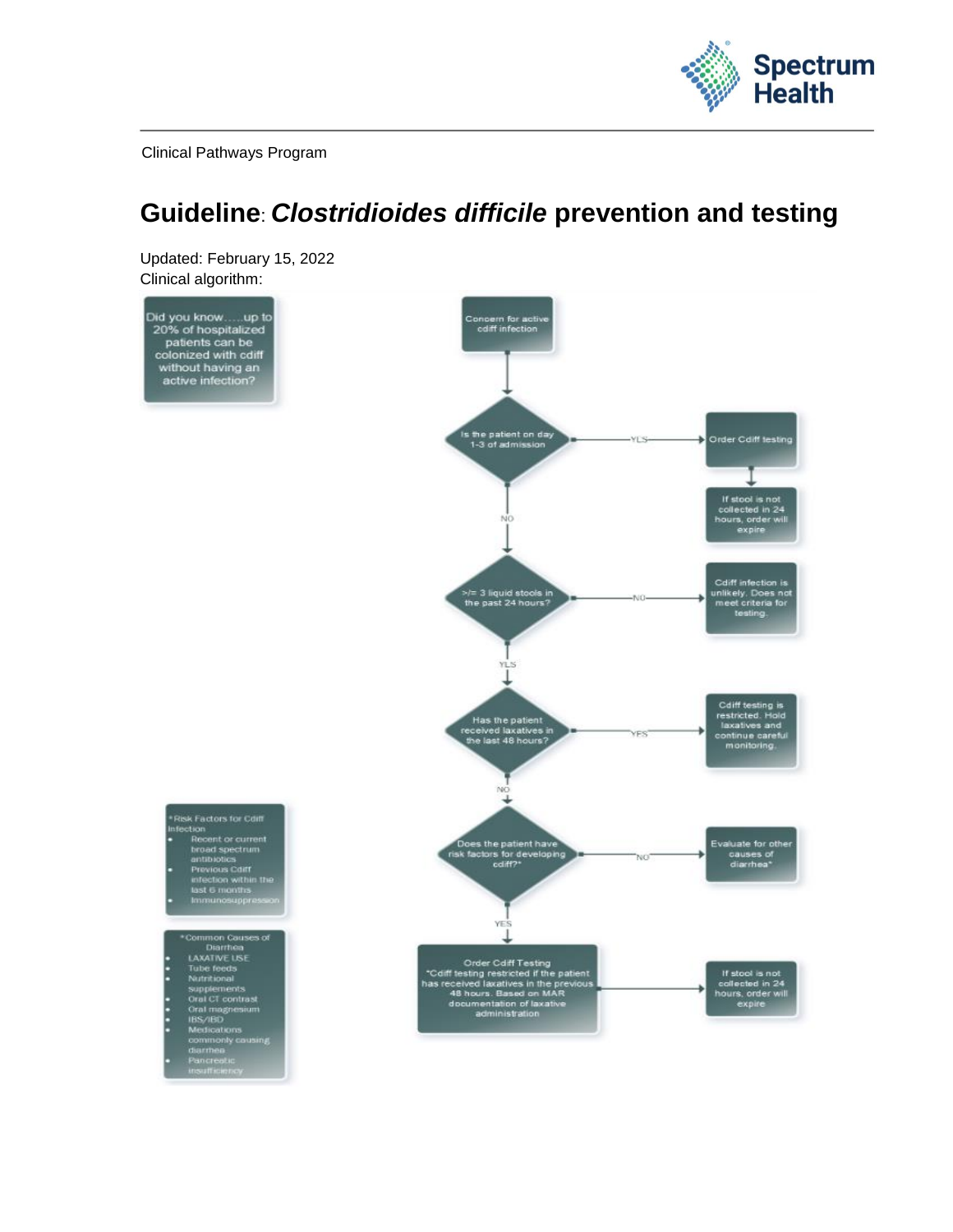### **Clinical guideline summary**

#### **PATIENT POPULATION AND DIAGNOSIS:** SHWM All inpatients

#### **BRIEF DESCRIPTION:**

This guideline is intended to summarize the approach to prevention and testing of *Clostridioides difficile* infection (CDI). *Clostridioides difficile* remains the most important cause of healthcareassociated diarrhea and has become the most commonly identified cause of healthcareassociated infection in adults in the United States.

#### **Definitions**

*Clostridioides difficile* infection (CDI) – symptomatic disease caused by the toxins produced by the organism Clostridioides difficile.

Colonization – Occurs when a patient carries a microorganism but has no signs or symptoms of infection. However, it is important to note that a colonized person may have the potential to infect others without clinical signs or symptoms.

Community-onset (CO) – CDI identified as an outpatient or an inpatient ≤3 days after admission to the facility (i.e., before or on days 1, 2, or 3 of admission). NHSN definition.

Community-onset Healthcare Facility–associated (CO-HCFA) – Community-onset CDI identified from a patient who was discharged from the facility ≤4 weeks prior to current date of stool specimen collection. NHSN definition.

Diarrhea – Passage of three or more liquid stools in 24 or fewer consecutive hours.

Healthcare Facility–onset (HO) – CDI identified >3 days after admission to the facility (i.e., on or after day). NHSN definition.

#### **OVERSIGHT TEAM LEADER(S):** Greg Kruse or Dr. Gordana Simeunovic

#### **OWNING EXPERT IMPROVEMENT TEAM (EIT):** C.Diff EIT

**OTHER TEAM(S) IMPACTED (FOR EXAMPLE: CPCs, ANESTHESIA, NURSING, RADIOLOGY):** Nursing, Pharmacy, ED, ICU, Hospitalists and other admitting providers (Neurology, Cardiology, Oncology, Surgical Services)

**MANAGING CLINICAL PRACTICE COUNCIL (CPC):** Specialty Health CPC

**IMPLEMENTATION DATE:** September 2020 **LAST REVISED:** 2/15/22

**FOR MORE INFORMATION, CONTACT:** Greg Kruse or Dr. Gordana Simeunovic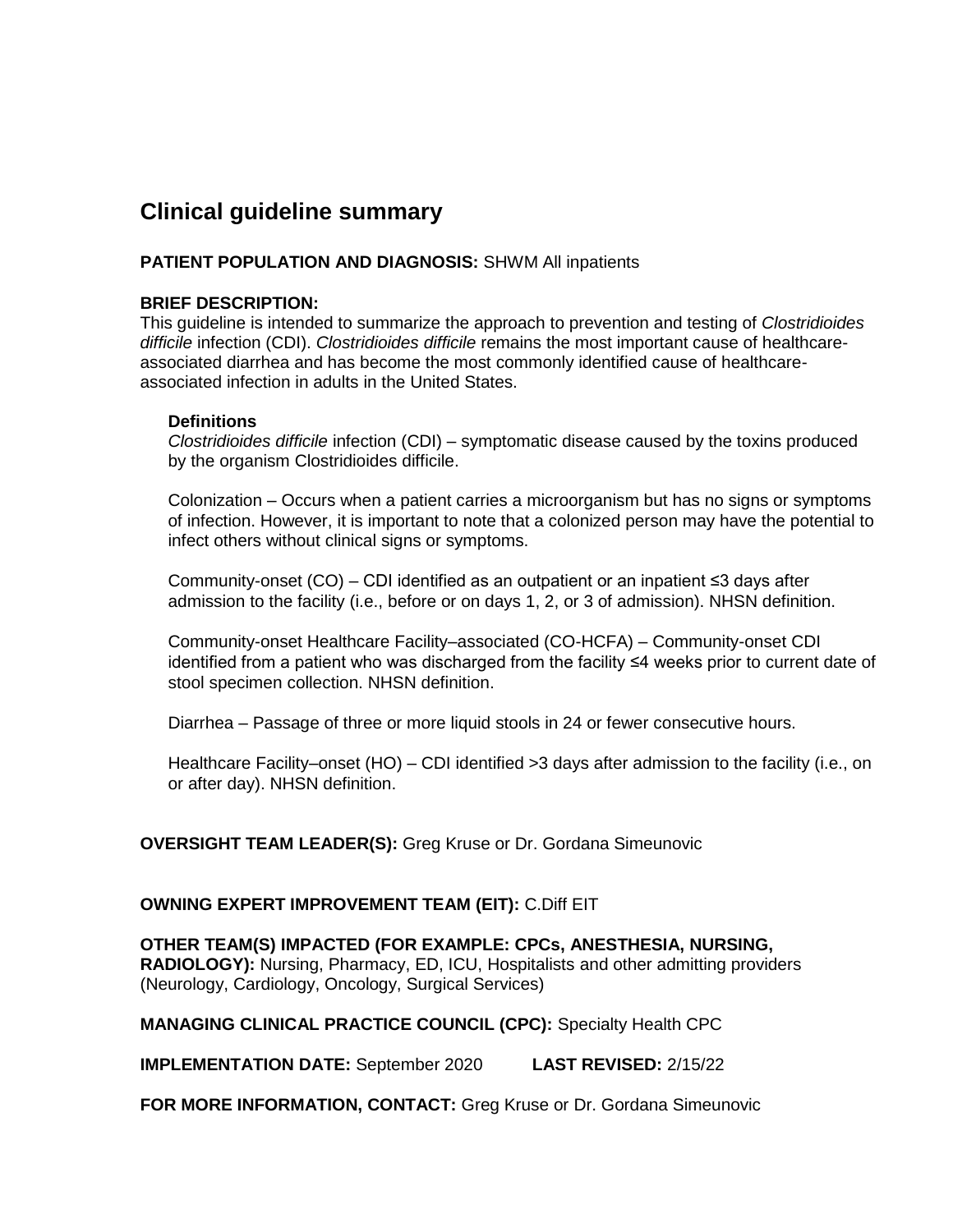## **Clinical guideline clinical approach**

#### **TREATMENT AND MANAGEMENT**:

- 1. Assess for symptoms of CDI promptly to allow diagnosis, isolation and treatment.
	- a. Any positive C. difficile lab results > 3 days after admission are considered Healthcare facility- onset (HO)
- 2. Determine if testing is necessary using the C. diff testing algorithm.
- 3. Follow the Epic order prompts and BPA to reduce unnecessary testing. Only order if the following criteria are met:
	- a. Patient has no laxative use in the past 48 hours, or no other explanation for diarrhea.

#### **AND**

- b. Three or more liquid stools in the last 24 hours.
- 4. Testing is restricted if patient has been administered a laxative within 48 hours based on MAR documentation on, or after, day 4 of admission
- 5. Collect an appropriate specimen promptly.
	- c. Collect only liquid stool.
	- d. Do not contaminate the specimen with water or urine
	- e. Use the empty vial of the stool kit or sterile container with a secured lid.
		- o Consider: The order will be automatically cancelled in the EHR if not collected within 24 hours of the order.
		- o Lab will reject any hard, formed or soft stools.
		- o Refer to the [Lab Test Directory](https://spectrumhealth.testcatalog.org/)
- 6. Do not repeat testing within 7 days, following a negative test.
	- a. Additional testing within 7 days will be rejected by the lab.
- 7. Do not repeat testing following a positive test as a later test of cure.
	- a. There is no clinical value in repeat CDI testing to establish cure; >60% of patients may remain C. difficile positive even after successful treatment.<sup>1</sup>
- 8. Lab testing method:
	- a. Spectrum health uses a two-step testing algorithm.
		- i. The first step tests for C. difficile specific protein Glutamate dehydrogenase (GDH)
		- ii. The second step tests for Clostridioides A/B toxin
		- $\triangleright$  If both proteins are detected, the test result is recorded as positive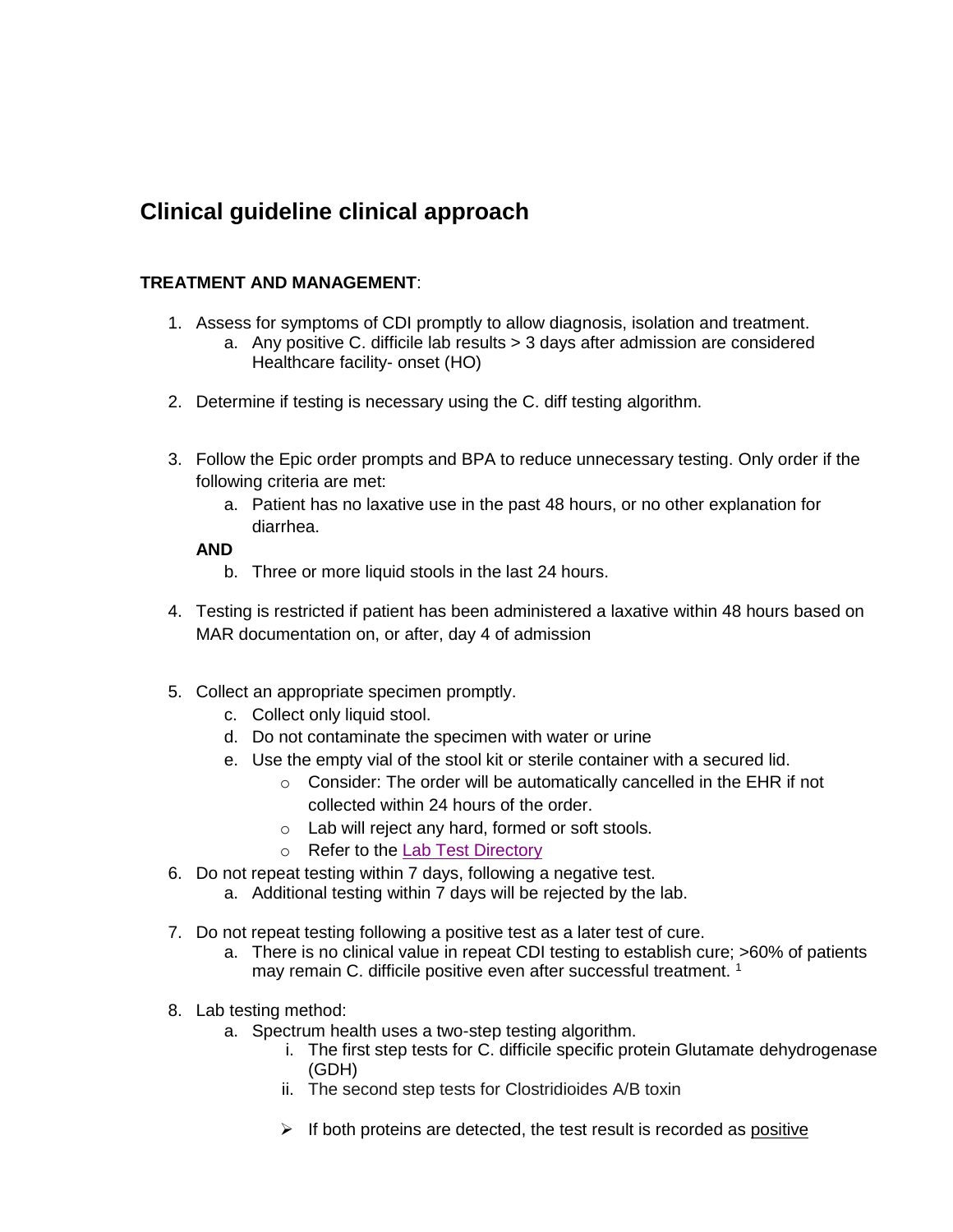- $\triangleright$  If neither protein is detected, the test result is recorded as negative
- ➢ If only GDH is detected, the test result is recorded as indeterminate
- b. Toxin gene PCR testing may be ordered by an Infectious Disease provider if deemed necessary after consultation.
	- $\triangleright$  If the PCR is positive, the final result is recorded as positive
	- $\triangleright$  If the PCR is negative, the final result is recorded as negative



- 8. Antibiotic Stewardship
	- a. Clindamycin or fluoroquinolone treatment are significant risk factors for development of C. difficile infection.